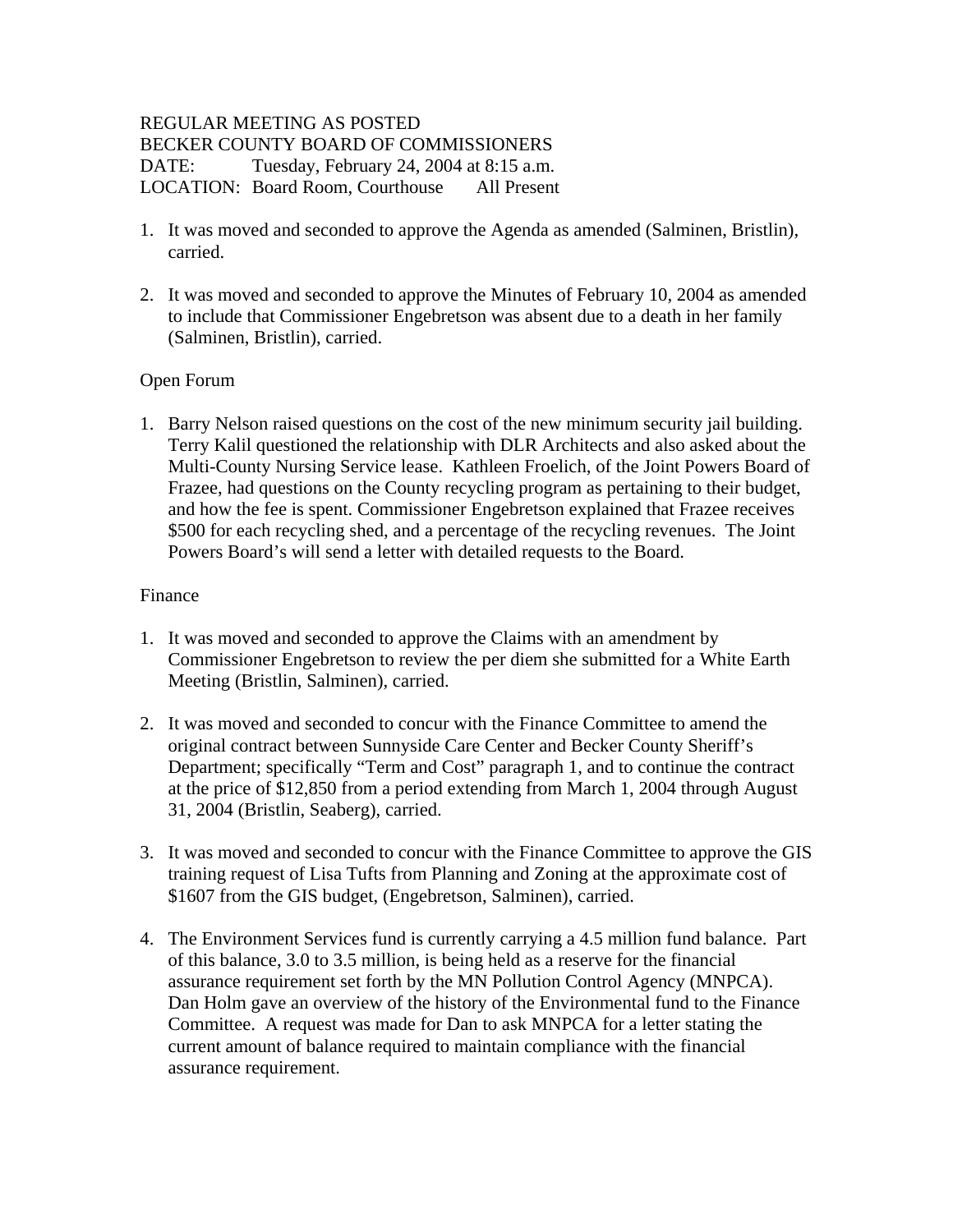5. The Finance Committee is still planning on sending information sheets along with the tax statements. Commissioner Engebretson asked when they would be receiving a full accounting of the reserves.

### Auditor

1. It was moved and seconded to approve the gambling permits for Height of Land Sportsmen's Club, Audubon Volunteer Fire Department, Becker County Sportsmen's Club, and Ag Society, (Engebretson, Salminen), carried.

### Highway

- 1. It was moved and seconded to pass Resolution No. 02-04-1D, approving the bid awards for Bituminous Materials and Asphalt Crackfiller, (Bristlin, Salminen), carried.
- 2. It was moved and seconded to pass Resolution No. DOH 02-04-1G, approving the bid awards for Dust Control Calcium Chloride, (Salminen, Bristlin), carried. The Commissioner's asked if pricing through WACCO had been checked, and John Okeson stated that the price was higher last year through WACCO.
- 3. It was moved and seconded to award the contract for Area 1, Road Maintenance, to Christy (Bristlin, Engebretson), carried. It was moved and seconded to rebid the contract for Area 2, Road Maintenance (Bristlin, Engebretson), carried. It was moved and seconded to award the contract for Area 3, Road Maintenance, to Ehnert (Bristlin, Salminen), carried. It was moved and seconded to award the contract for Area 4, Road Maintenance, to Lunde (Engebretson, Salminen), carried. It was moved and seconded to rebid the contract for Area 5, Road Maintenance (Engebretson, Salminen), carried. It was moved and seconded to award the Area 6, Road Maintenance, contract to Ehnert (Bristlin, Salminen), carried. Discussion followed with Board members, Brad Wentz, and John Okeson regarding having the County maintain this area, due to higher than average costs. It was moved and seconded to award the contract for Area 7, Road Maintenance, to Bergstrom (Bristlin, Salminen), carried. It was moved and seconded to award the contract for Area 8, Road Maintenance, to Projects Unlimited (Salminen, Engebretson), carried. It was moved and seconded to award the contract for Area 9, Road Maintenance, to Projects Unlimited (Bristlin, Salminen), carried. Don Rooney, Projects Unlimited, thanked the County Board for the contracts.
- 4. It was moved and seconded to pass Resolution No. 02-04-1F, approving the bid award for Corrugated Steel Pipe and Metal End Sections (Engebretson, Seaberg), carried.
- 5. It was moved and seconded to pass Resolution No. 02-04-1H for the purchase of a 2004 Dodge 4x4 ½ Ton Pickup by State Bid in the amount of \$20,400 (Salminen, Bristlin), carried.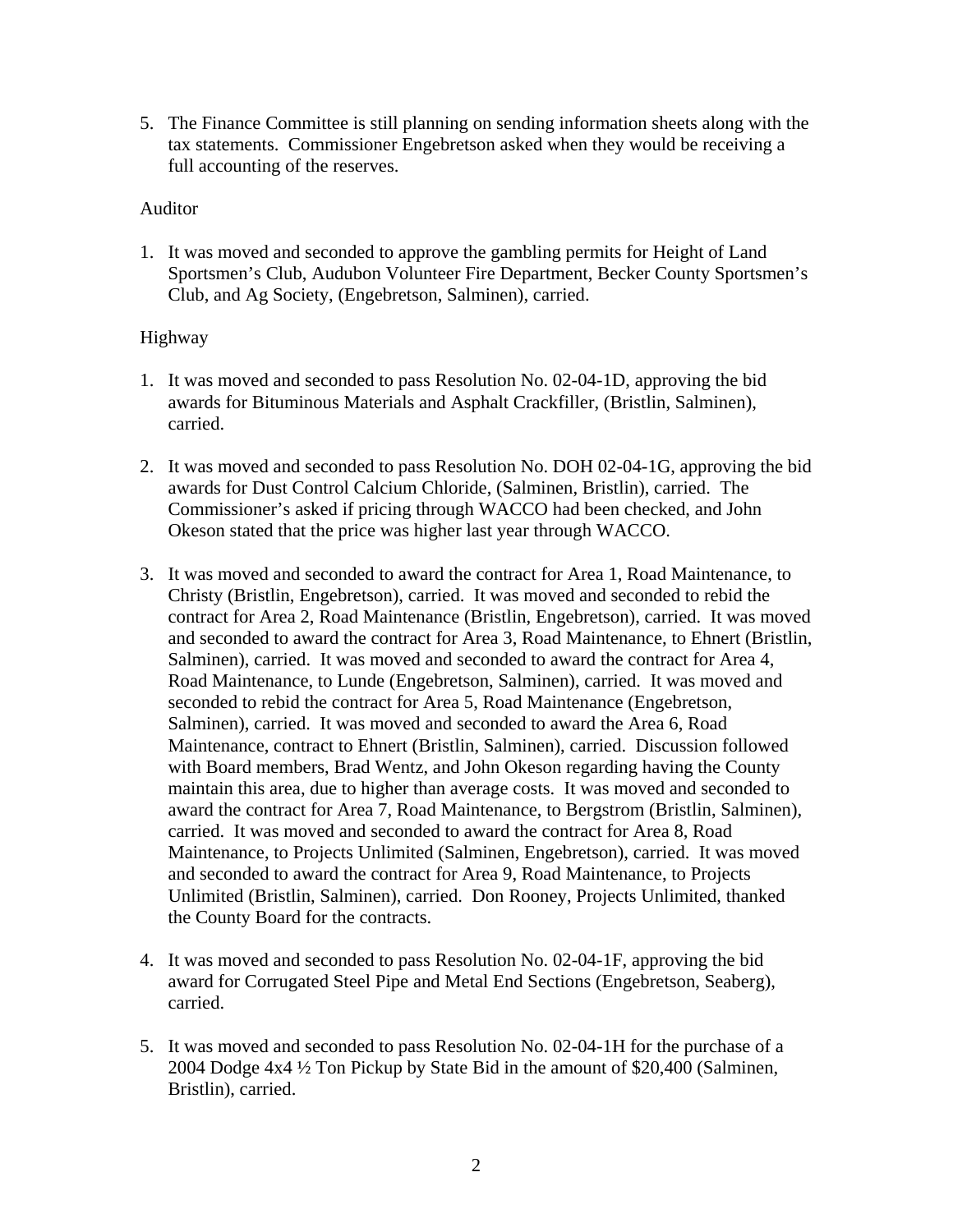- 6. It was moved and seconded to pass Resolution No. 02-04-1I to hire a Maintenance Worker to fill a vacancy of a Maintenance Worker out on approved leave (Bristlin, Engebretson), carried.
- 7. It was moved and seconded to pass Resolution No. 02-04-1J, MNDOT Construction Agreement between MN/DOT and Becker County for improvement of trunk highway and County State Aid Highway 6. The County shall enter into an agreement with the State which shall provide that the County shall pay its share of the cost requested improvements as determined by the state in accordance with the latest "Policies  $\&$ Procedures for Cooperative Construction Projects with Local Units of Government" (Salminen, Bristlin), carried.

### Human Services

- 1. It was moved and seconded to approve the Agenda as amended (Salminen, Bristlin), carried.
- 2. It was moved and seconded to approve the Transit Claims (Salminen, Bristlin), carried. Commissioner Winter indicated that they would be getting a new bus by fall.
- 3. It was moved and seconded to approve the Child Protection External Review (Bristlin, Salminen), carried. Commissioner Engebretson requested a dollar amount for the effect of drug use on Child Protection.
- 4. It was moved and seconded to approve the recommendation of Human Services to join with Medica, BC/BS, and the Metropolitan Health Plan in meeting the legislative mandate regarding the Elderly Waiver/PMAP Integration (Salminen, Bristlin), carried.
- 5. It was moved and seconded to approve the purchase of Service Contract with Golden Manor Corporation (Engebretson, Salminen), carried.
- 6. It was moved and seconded to approve the purchase of Service Contract with Meridian Services (Engebretson, Salminen), carried.
- 7. It was moved and seconded to approve the purchase of Service Contract with St. Mary's for Shared Care (Salminen, Engebretson), carried.
- 8. It was moved and seconded to approve the Human Services Claims (Salminen, Bristlin), carried.
- 9. It was moved and seconded to accept the Public Assistance Claims (Seaberg, Bristlin), carried.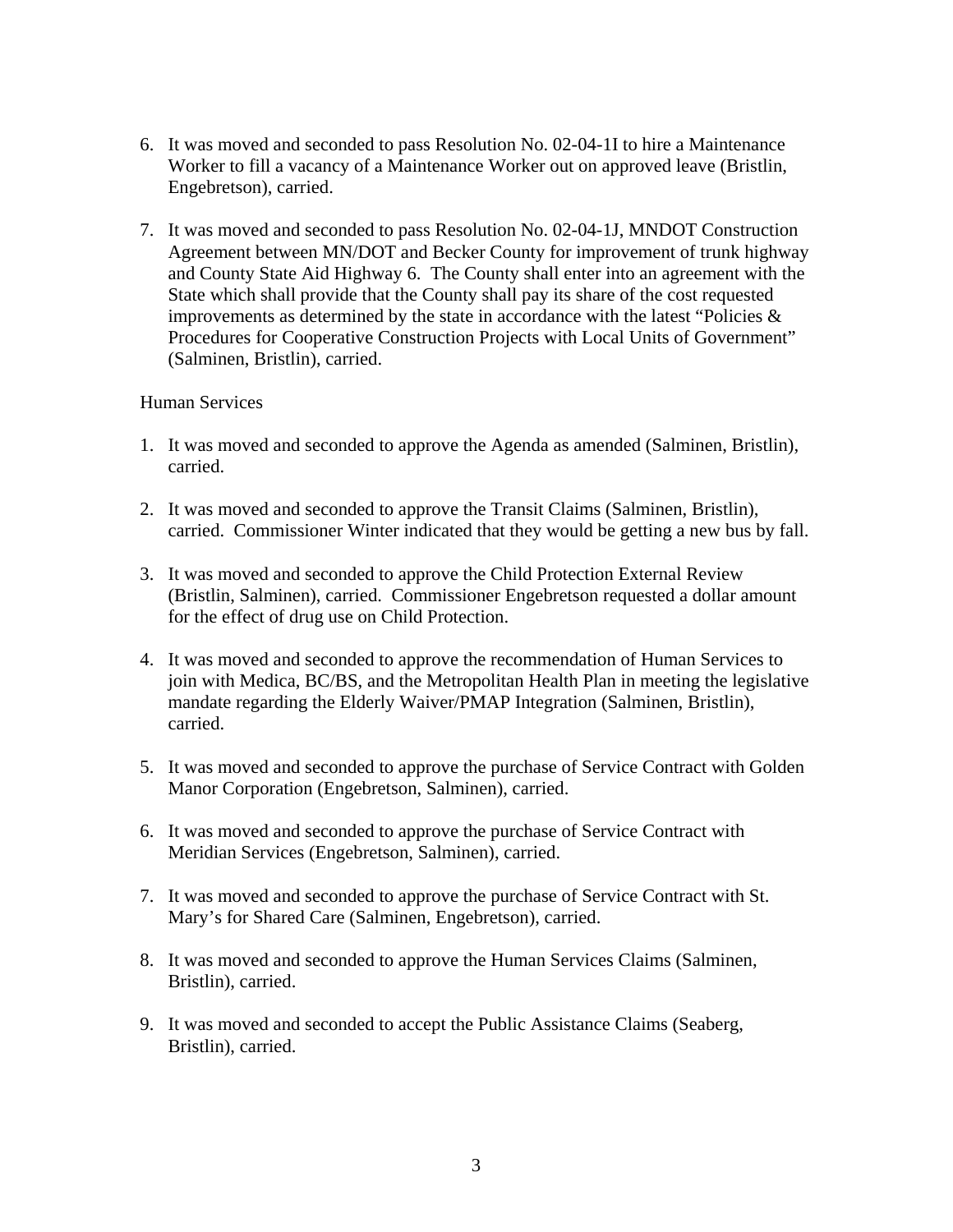### **Commissioners**

- 1. Reports & Correspondence:
	- a. Safety Committee Meeting, Commissioner Seaberg
	- b. LMC Meeting, Brian C. Berg
	- c. Department Budget Reports, Brian C. Berg
- 2. Appointments:
	- a. It was moved and seconded to approve Commissioner Winter's recommendation that John McGovern be reappointed to the Planning & Zoning Committee (Engebretson, Bristlin), carried.
	- b. It was moved and seconded to approve Commissioner Engebretson's recommendation that Ray Stordahl be appointed to the Shoreland Management Board (Engebretson, Salminen), carried.
- 3. There was discussion, and agreement, that the Board of Adjustments should have an equal number of members from the city and the county in order to accurately represent the taxpayers. Further appointments will be made at the next board meeting.
- 4. There was discussion about the term limits for the Lakeland Mental Health Board.
- 5. It was moved and seconded for the Commissioners to attend the AMC Conference (Engebretson, Bristlin), carried. It was requested to note on the registration that all charges should be billed to the County. Commissioner Bristlin suggested that the members should carpool to save money, and it was approved by Consensus.
- 6. It was moved and seconded to accept the State Auditor's Letter of Intent and to authorize the Board Chair to sign on behalf of the County (Engebretson, Salminen), carried.
- 7. Commissioner Winter reported that interviews were conducted last Friday for the new Clay/Becker Ag Educator. The position has been offered to Nicholas Default, and the salary package is now being negotiated. Upon acceptance, he would start March 15, 2004.
- 8. It was moved and seconded to attend the MN RRV Association Honor Banquet for the Valley Farmer/Homemaker Award presentation (Salminen, Seaberg), carried.
- 9. Commissioner Winter reported that Dennis Warling, Veteran's Service Officer, is working on creating a County Flag. Commissioner Engebretson suggested having a fundraiser to pay for the associated costs.